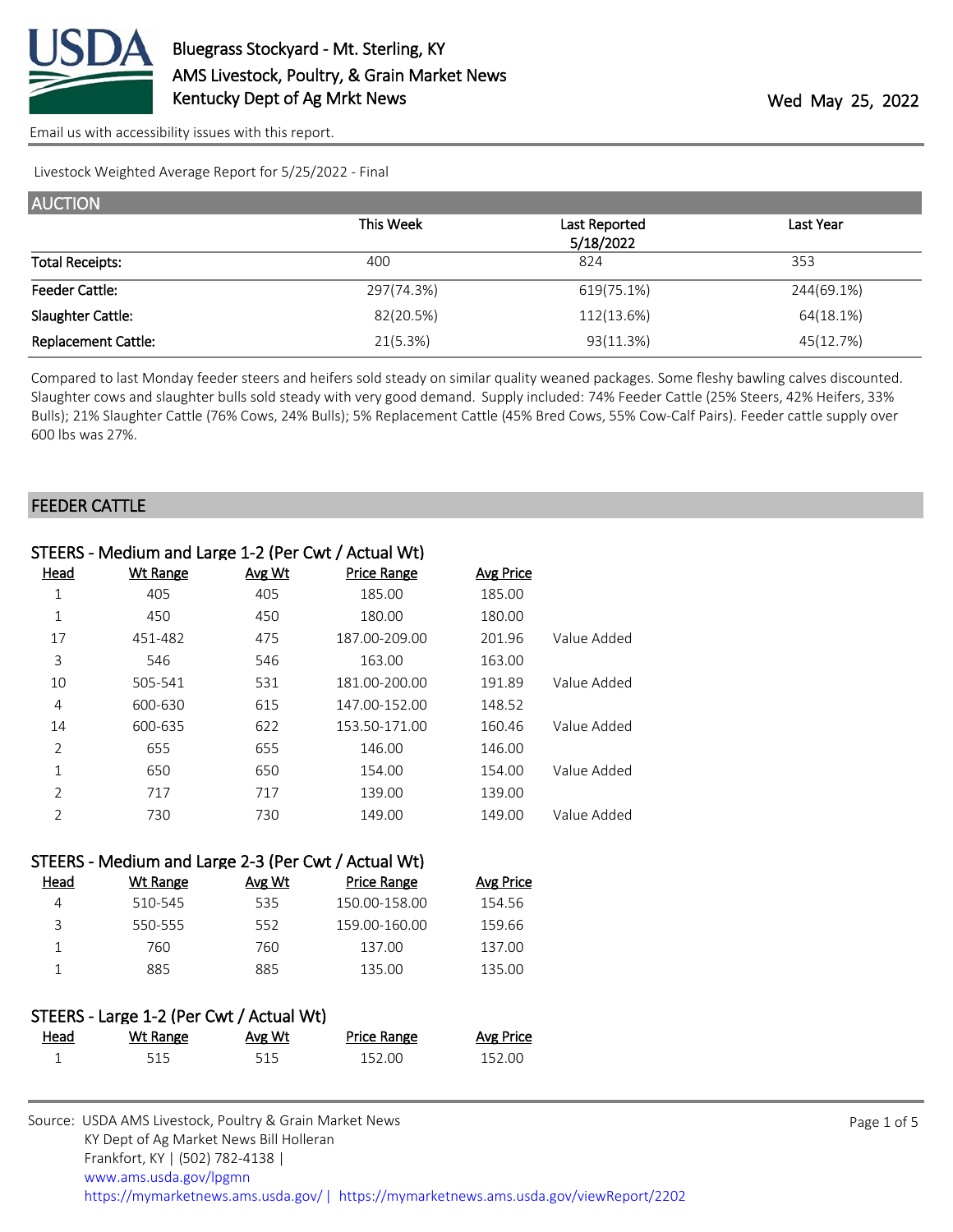

| STEERS - Small and Medium 1-2 (Per Cwt / Actual Wt) |                                                    |               |                                                      |                  |             |
|-----------------------------------------------------|----------------------------------------------------|---------------|------------------------------------------------------|------------------|-------------|
| Head                                                | <b>Wt Range</b>                                    | Avg Wt        | <b>Price Range</b>                                   | <b>Avg Price</b> |             |
| $1\,$                                               | 500                                                | 500           | 131.00                                               | 131.00           |             |
|                                                     |                                                    |               |                                                      |                  |             |
|                                                     |                                                    |               | HEIFERS - Medium and Large 1-2 (Per Cwt / Actual Wt) |                  |             |
| Head                                                | <b>Wt Range</b>                                    | Avg Wt        | <b>Price Range</b>                                   | <b>Avg Price</b> |             |
| $\overline{2}$                                      | 317                                                | 317           | 165.00                                               | 165.00           | Value Added |
| $\overline{4}$                                      | 358-380                                            | 364           | 145.00-152.50                                        | 150.54           |             |
| 6                                                   | 350-377                                            | 367           | 163.00-174.00                                        | 169.59           | Value Added |
| $\overline{2}$                                      | 435                                                | 435           | 143.00-151.00                                        | 147.00           |             |
| 19                                                  | 412-445                                            | 427           | 156.00-170.00                                        | 165.85           | Value Added |
| $\overline{4}$                                      | 450-490                                            | 473           | 146.00-150.00                                        | 147.68           |             |
| 15                                                  | 460-492                                            | 475           | 154.00-169.00                                        | 161.57           | Value Added |
| $\overline{2}$                                      | 505-545                                            | 525           | 142.00-149.00                                        | 145.63           |             |
| 17                                                  | 506-547                                            | 528           | 150.00-165.00                                        | 157.52           | Value Added |
| $\overline{2}$                                      | 580-595                                            | 588           | 134.00-143.00                                        | 138.56           |             |
| 8                                                   | 551-573                                            | 562           | 146.00-157.00                                        | 150.09           | Value Added |
| 6                                                   | 620-637                                            | 627           | 119.00-136.00                                        | 131.68           |             |
| 3                                                   | 600                                                | 600           | 137.00-141.00                                        | 139.67           | Value Added |
| 8                                                   | 662-680                                            | 668           | 130.00-137.00                                        | 131.65           |             |
| 3                                                   | 701                                                | 701           | 130.00                                               | 130.00           |             |
| $\mathbf{1}$                                        | 755                                                | 755           | 128.00                                               | 128.00           |             |
| $\mathbf{1}$                                        | 845                                                | 845           | 115.00                                               | 115.00           |             |
|                                                     |                                                    |               |                                                      |                  |             |
|                                                     |                                                    |               | HEIFERS - Medium and Large 2-3 (Per Cwt / Actual Wt) |                  |             |
| <b>Head</b>                                         | <b>Wt Range</b>                                    | Avg Wt        | <b>Price Range</b>                                   | <b>Avg Price</b> |             |
| $\overline{2}$                                      | 345                                                | 345           | 125.00                                               | 125.00           |             |
| $\overline{2}$                                      | 510-535                                            | 523           | 129.00-135.00                                        | 132.07           |             |
| $\overline{2}$                                      | 560                                                | 560           | 130.00                                               | 130.00           |             |
| $\mathbf{1}$                                        | 710                                                | 710           | 110.00                                               | 110.00           |             |
| $\overline{2}$                                      | 755-780                                            | 768           | 107.00-116.00                                        | 111.43           |             |
|                                                     |                                                    |               |                                                      |                  |             |
|                                                     | HEIFERS - Large 1-2 (Per Cwt / Actual Wt)          |               |                                                      |                  |             |
| Head                                                | Wt Range                                           | Avg Wt        | Price Range                                          | <b>Avg Price</b> |             |
| $\mathbf{1}$                                        | 810                                                | 810           | 102.00                                               | 102.00           |             |
|                                                     |                                                    |               |                                                      |                  |             |
|                                                     |                                                    |               | HEIFERS - Small and Medium 1-2 (Per Cwt / Actual Wt) |                  |             |
| Head                                                | <b>Wt Range</b>                                    | <u>Avg Wt</u> | <b>Price Range</b>                                   | <b>Avg Price</b> |             |
| $\mathbf{1}$                                        | 380                                                | 380           | 120.00                                               | 120.00           |             |
|                                                     | BULLS - Medium and Large 1-2 (Per Cwt / Actual Wt) |               |                                                      |                  |             |
| <u>Head</u>                                         | <b>Wt Range</b>                                    | Avg Wt        | <b>Price Range</b>                                   | <b>Avg Price</b> |             |
|                                                     |                                                    |               |                                                      |                  |             |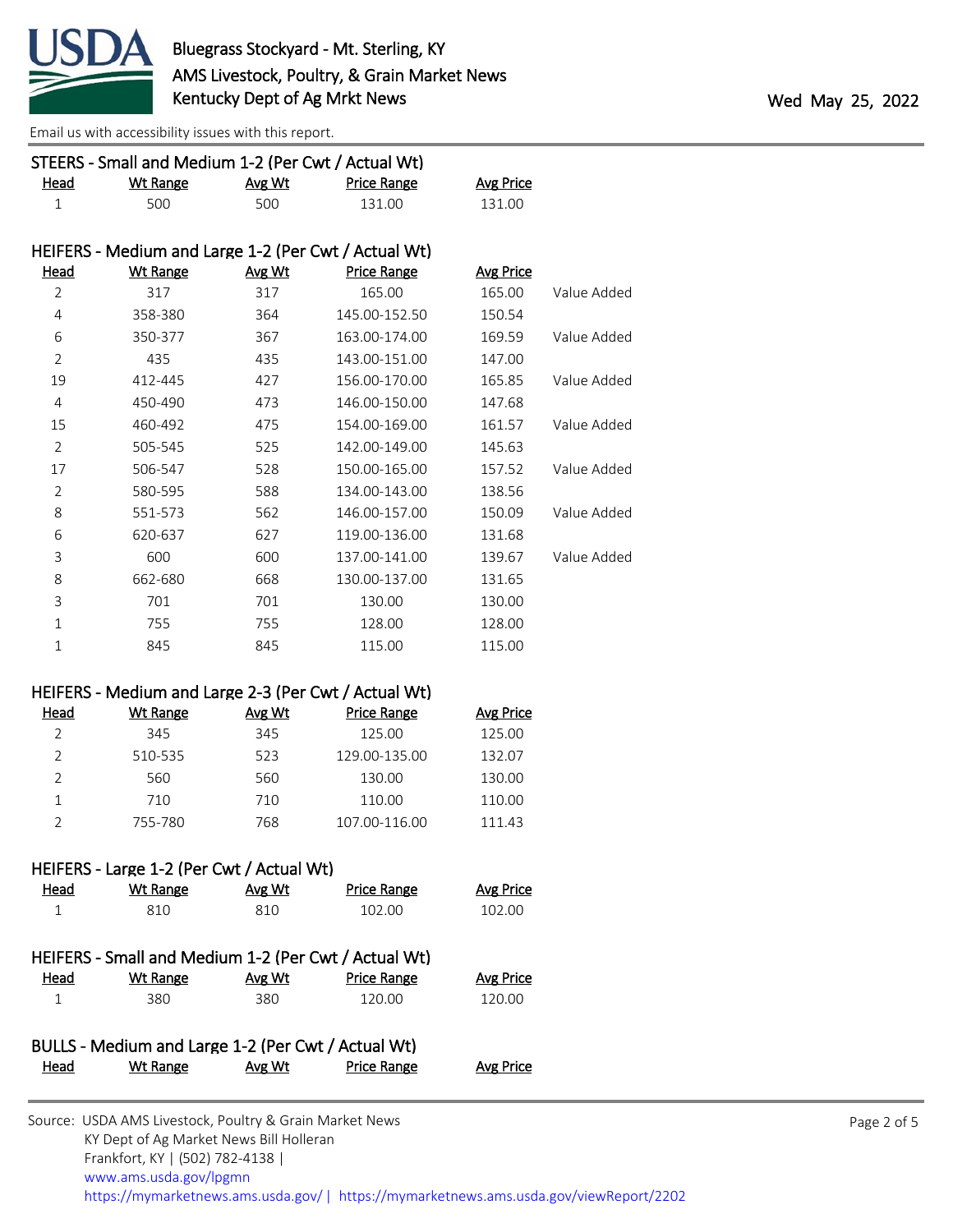

# Bluegrass Stockyard - Mt. Sterling, KY AMS Livestock, Poultry, & Grain Market News Kentucky Dept of Ag Mrkt News Wed May 25, 2022

[Email us with accessibility issues with this report.](mailto:mars@ams.usda.gov?subject=508%20issue)

| 1              | 270     | 270 | 183.00        | 183.00 |             |
|----------------|---------|-----|---------------|--------|-------------|
| $\mathbf{1}$   | 340     | 340 | 185.00        | 185.00 |             |
| 4              | 318     | 318 | 187.50        | 187.50 | Value Added |
| 1              | 380     | 380 | 179.00        | 179.00 |             |
| 3              | 360-372 | 368 | 190.00-194.00 | 191.30 | Value Added |
| 5              | 400-420 | 410 | 155.00-172.50 | 162.95 |             |
| 10             | 420-445 | 435 | 178.00-187.00 | 180.80 | Value Added |
| 5              | 480-485 | 481 | 161.00-175.00 | 168.01 |             |
| 8              | 460-488 | 482 | 178.00-190.00 | 187.35 | Value Added |
| 6              | 510-530 | 518 | 155.00-172.00 | 166.43 |             |
| 4              | 507-517 | 512 | 180.00-186.00 | 183.03 | Value Added |
| 5              | 565-573 | 571 | 144.00-160.00 | 147.16 |             |
| 4              | 622-640 | 627 | 134.00-139.00 | 136.48 |             |
| 3              | 685-695 | 692 | 136.00-140.00 | 137.32 |             |
| $\overline{2}$ | 745     | 745 | 128.00        | 128.00 |             |
| 6              | 715-742 | 733 | 130.00-134.50 | 131.46 | Value Added |
| 1              | 800     | 800 | 117.00        | 117.00 |             |
|                |         |     |               |        |             |

## BULLS - Medium and Large 2-3 (Per Cwt / Actual Wt)

| Head          | Wt Range | Avg Wt | <b>Price Range</b> | Avg Price |
|---------------|----------|--------|--------------------|-----------|
|               | 320      | 320    | 160.00             | 160.00    |
| $\mathcal{P}$ | 390-395  | 393    | 159.00-162.50      | 160.76    |
| $\mathcal{P}$ | 445      | 445    | 135.00-148.00      | 141.50    |
| 4             | 520-545  | 534    | 131.00-140.00      | 133.74    |
| 4             | 575-590  | 586    | 137.00-138.00      | 137.75    |
| ς             | 655-695  | 677    | 125.00-126.00      | 125.33    |
|               | 785      | 785    | 111.00             | 111.00    |
|               |          |        |                    |           |

# BULLS - Large 1-2 (Per Cwt / Actual Wt)

| Head | Wt Range | Avg Wt | <b>Price Range</b> | Avg Price |
|------|----------|--------|--------------------|-----------|
|      | 500      | 500    | 151.00             | 151.00    |
|      | 555      | 555    | 150.00             | 150.00    |
|      | 757      | 757    | 118.00             | 118.00    |

# BULLS - Small and Medium 1-2 (Per Cwt / Actual Wt)

| <u>Head</u> | Wt Range | Avg Wt | Price Range | Avg Price |
|-------------|----------|--------|-------------|-----------|
|             |          |        | 124.00      | 124 በበ    |
|             |          |        |             |           |

# SLAUGHTER CATTLE

| COWS - Breaker 75-80% (Per Cwt / Actual Wt) |           |        |             |           |          |
|---------------------------------------------|-----------|--------|-------------|-----------|----------|
| <u>Head</u>                                 | Wt Range  | Avg Wt | Price Range | Avg Price | Dressing |
| 6                                           | 1165-1650 | 1425   | 83.00-88.00 | 84.55     | Average  |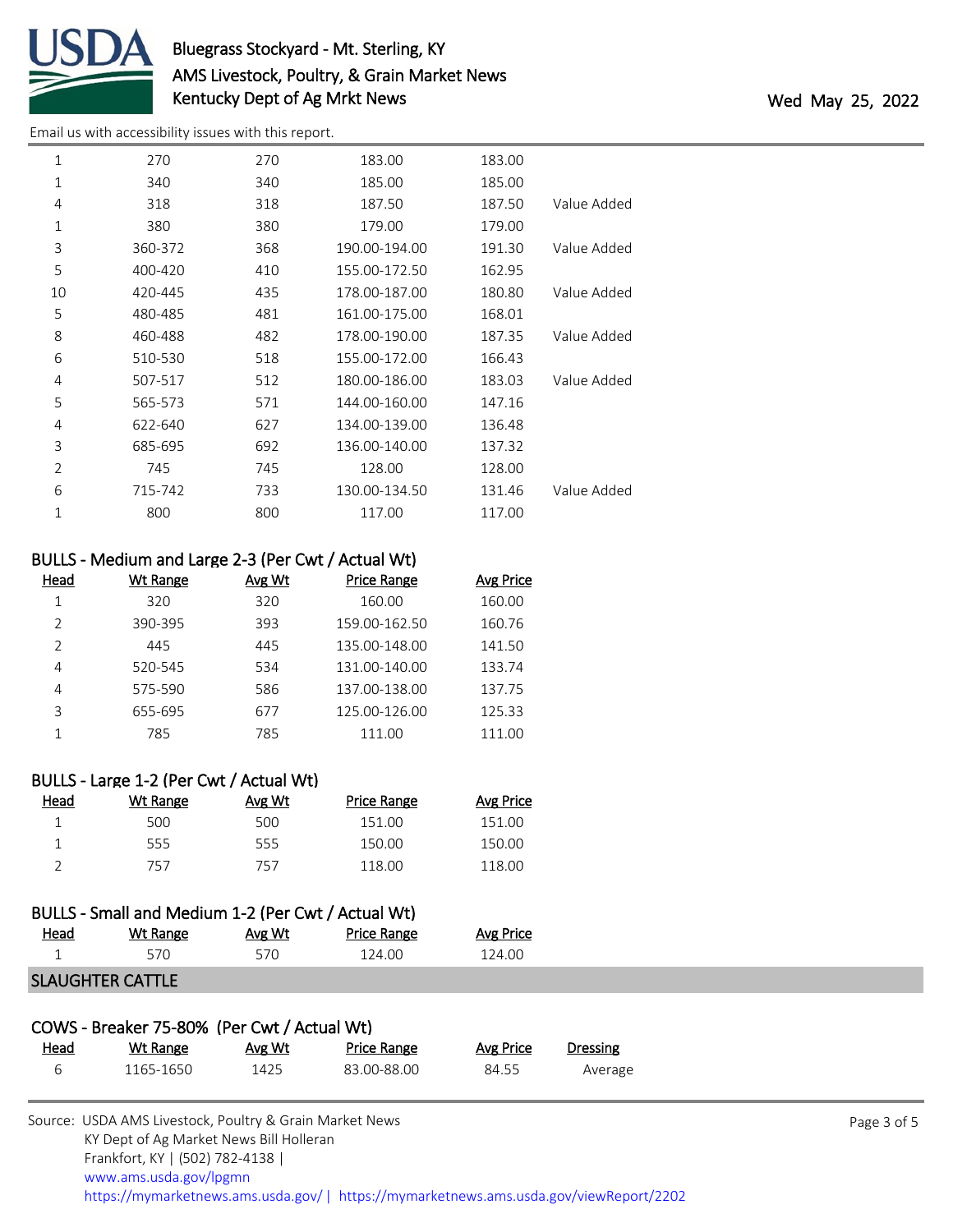

|                 |           |                    |        | LITOIT GU WICH GOOCUUMIICY IUUGCU WICH CHIU I CPUI CI |      |
|-----------------|-----------|--------------------|--------|-------------------------------------------------------|------|
| High            | 94.79     | 90.00-104.00       | 1400   | 1300-1525                                             | 4    |
| Low             | 78.00     | 78.00              | 1450   | 1450                                                  |      |
|                 |           |                    |        |                                                       |      |
|                 |           |                    |        | COWS - Boner 80-85% (Per Cwt / Actual Wt)             |      |
| <b>Dressing</b> | Avg Price | <b>Price Range</b> | Avg Wt | Wt Range                                              | Head |
| Average         | 84.29     | 82.00-88.00        | 1242   | 1075-1475                                             | 10   |
| High            | 96.13     | 91.50-105.50       | 1335   | 1130-1555                                             | 13   |

|      |          | COWS - Lean 85-90% (Per Cwt / Actual Wt) |                  |
|------|----------|------------------------------------------|------------------|
| Head | Wt Range | Δνσ Wt                                   | <b>Price Ran</b> |

| <u>Head</u> | Wt Range | Avg Wt | Price Range | Avg Price | <b>Dressing</b> |
|-------------|----------|--------|-------------|-----------|-----------------|
| 3           | 750-1050 | 918    | 71.00-75.00 | 72.93     | Average         |
| ь           | 850-1270 | 1066   | 80.00-91.00 | 85.24     | High            |
|             | 877-1095 | 971    | 60.00-63.00 | 60.92     | Very Low        |

1 1275 1275 78.00 78.00 Low

|             | BULLS - 1-2 (Per Cwt / Actual Wt) |        |               |           |          |
|-------------|-----------------------------------|--------|---------------|-----------|----------|
| <u>Head</u> | Wt Range                          | Avg Wt | Price Range   | Avg Price | Dressing |
|             | 1190-1690                         | 1400   | 101.00-104.00 | 102.84    | Average  |
| 12          | 1190-2015                         | 1674   | 113.00-139.00 | 127.61    | High     |

#### REPLACEMENT CATTLE

### BRED COWS - Medium and Large 1-2 (Per Head / Actual Wt)

| Age  | Stage | Head | Wt Range  | Avg Wt | Price Range     | <b>Avg Price</b> |
|------|-------|------|-----------|--------|-----------------|------------------|
| 2-8. |       |      | 1260.     | 1260   | 1175.00         | 1175.00          |
| 2-8  |       |      | 1045-1375 | 1226   | 1000.00-1300.00 | 1135.87          |

| COW-CALF PAIRS - Medium and Large 1-2 w/ <150 lbs calf (Per Family / Actual Wt) |              |               |           |        |                                                                                    |                  |
|---------------------------------------------------------------------------------|--------------|---------------|-----------|--------|------------------------------------------------------------------------------------|------------------|
| <u>Age</u>                                                                      | <b>Stage</b> | Head          | Wt Range  | Avg Wt | <b>Price Range</b>                                                                 | <b>Avg Price</b> |
| $2 - 4$                                                                         | $\Omega$     | 2             | 895       | 895    | 1450.00                                                                            | 1450.00          |
|                                                                                 |              |               |           |        |                                                                                    |                  |
|                                                                                 |              |               |           |        | COW-CALF PAIRS - Medium and Large 1-2 w/ 150-300 lbs calf (Per Family / Actual Wt) |                  |
| <u>Age</u>                                                                      | Stage        | Head          | Wt Range  | Avg Wt | Price Range                                                                        | <b>Avg Price</b> |
| $2 - 8$                                                                         | $\Omega$     | $\mathcal{L}$ | 1200-1450 | 1325   | 1485.00-1500.00                                                                    | 1493.21          |
|                                                                                 |              |               |           |        |                                                                                    |                  |
| COW-CALE PAIRS - Medium and Large 2-3 w/ <150 lbs calf (Per Family / Actual Wt) |              |               |           |        |                                                                                    |                  |

|     |       |             |          |        | ا (UVV-CALI TAIN) - McQiqini dhu Large 2-5 W/ SIJO ibs Cali (Fer Family / Actual Wt |           |
|-----|-------|-------------|----------|--------|-------------------------------------------------------------------------------------|-----------|
| Age | Stage | <u>Head</u> | Wt Range | Avg Wt | <b>Price Range</b>                                                                  | Avg Price |
| 2-8 |       |             | 900-970  | 935    | 925.00-1050.00                                                                      | 985.16    |